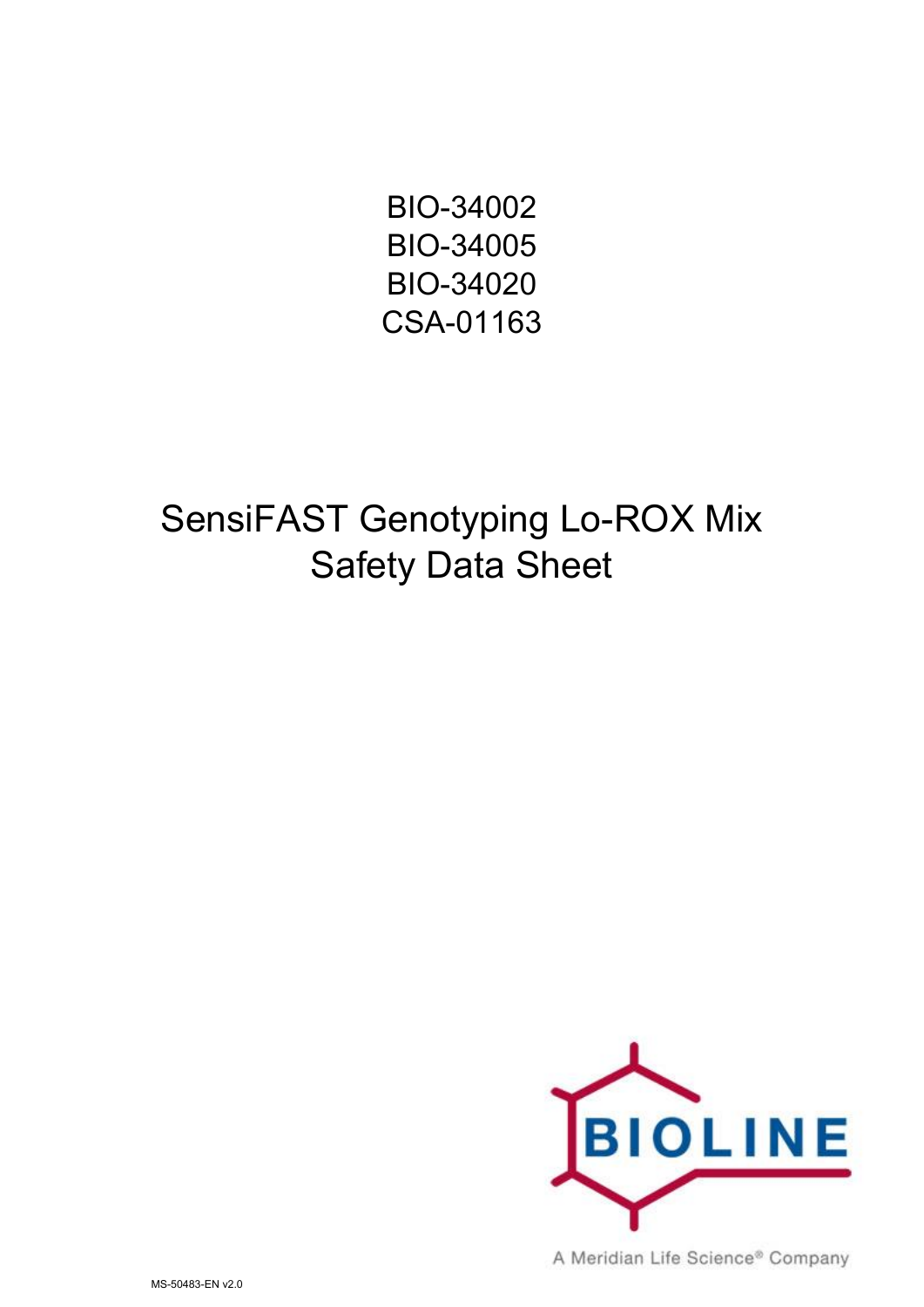

Safety Data Sheet

according to Regulation (EC) No. 1907/2006 (REACH) with its amendment Regulation (EU) 2015/830 Date of issue: 7/12/2016 Version: 1.0

|                |                                                                                                                         | SECTION 1: Identification of the substance/mixture and of the company/undertaking     |  |  |
|----------------|-------------------------------------------------------------------------------------------------------------------------|---------------------------------------------------------------------------------------|--|--|
| 1.1.           | <b>Product identifier</b>                                                                                               |                                                                                       |  |  |
| Product form   |                                                                                                                         | : Mixture                                                                             |  |  |
| Product name   |                                                                                                                         | SensiFAST Lo-ROX Genotyping Mix (2x)                                                  |  |  |
| Cat. no.       |                                                                                                                         | BIO-34002, BIO-34005, BIO-34020                                                       |  |  |
|                |                                                                                                                         |                                                                                       |  |  |
| 1.2.           |                                                                                                                         | Relevant identified uses of the substance or mixture and uses advised against         |  |  |
| 1.2.1.         | <b>Relevant identified uses</b>                                                                                         |                                                                                       |  |  |
|                | Industrial/Professional use spec                                                                                        | : Industrial use<br>Professional use                                                  |  |  |
|                | Use of the substance/mixture                                                                                            | : Laboratory use                                                                      |  |  |
| 1.2.2.         | <b>Uses advised against</b>                                                                                             |                                                                                       |  |  |
|                | No additional information available                                                                                     |                                                                                       |  |  |
| 1.3.           | Details of the supplier of the safety data sheet                                                                        |                                                                                       |  |  |
|                | Bioline Reagents Ltd.                                                                                                   |                                                                                       |  |  |
| Humber Road    |                                                                                                                         |                                                                                       |  |  |
| London         |                                                                                                                         |                                                                                       |  |  |
| NW2 6EW        |                                                                                                                         |                                                                                       |  |  |
| United Kingdom |                                                                                                                         |                                                                                       |  |  |
|                | T: +44 (0)20 8830 5300                                                                                                  |                                                                                       |  |  |
|                | $F: +44(0)2084522822$                                                                                                   |                                                                                       |  |  |
|                | E-mail: info.uk@bioline.com                                                                                             |                                                                                       |  |  |
| 1.4.           | <b>Emergency telephone number</b>                                                                                       |                                                                                       |  |  |
|                | Emergency number                                                                                                        | : +49 (0) 7611 9240 (Germany)                                                         |  |  |
|                |                                                                                                                         |                                                                                       |  |  |
|                | <b>SECTION 2: Hazards identification</b>                                                                                |                                                                                       |  |  |
| 2.1.           | <b>Classification of the substance or mixture</b>                                                                       |                                                                                       |  |  |
|                | Classification according to Regulation (EC) No. 1272/2008 [CLP]                                                         |                                                                                       |  |  |
| Not classified |                                                                                                                         |                                                                                       |  |  |
|                |                                                                                                                         |                                                                                       |  |  |
|                | Adverse physicochemical, human health and environmental effects                                                         |                                                                                       |  |  |
|                | No additional information available                                                                                     |                                                                                       |  |  |
| 2.2.           | Label elements                                                                                                          |                                                                                       |  |  |
|                | No labelling obligation.                                                                                                |                                                                                       |  |  |
| 2.3.           | <b>Other hazards</b>                                                                                                    |                                                                                       |  |  |
|                |                                                                                                                         | This substance/mixture does not meet the PBT criteria of REACH regulation, annex XIII |  |  |
|                | This substance/mixture does not meet the vPvB criteria of REACH regulation, annex XIII                                  |                                                                                       |  |  |
|                | <b>SECTION 3: Composition/information on ingredients</b>                                                                |                                                                                       |  |  |
|                |                                                                                                                         |                                                                                       |  |  |
| 3.1.           | <b>Substance</b>                                                                                                        |                                                                                       |  |  |
| Not applicable |                                                                                                                         |                                                                                       |  |  |
| 3.2.           | <b>Mixture</b>                                                                                                          |                                                                                       |  |  |
|                |                                                                                                                         |                                                                                       |  |  |
|                | This mixture does not contain any substances to be mentioned according to the criteria of section 3.2 of REACH annex II |                                                                                       |  |  |
|                | <b>SECTION 4: First aid measures</b>                                                                                    |                                                                                       |  |  |

| 4.1. | <b>Description of first aid measures</b> |                                                                                                                                    |
|------|------------------------------------------|------------------------------------------------------------------------------------------------------------------------------------|
|      | First-aid measures general               | Never give anything by mouth to an unconscious person. If you feel unwell, seek medical<br>advice (show the label where possible). |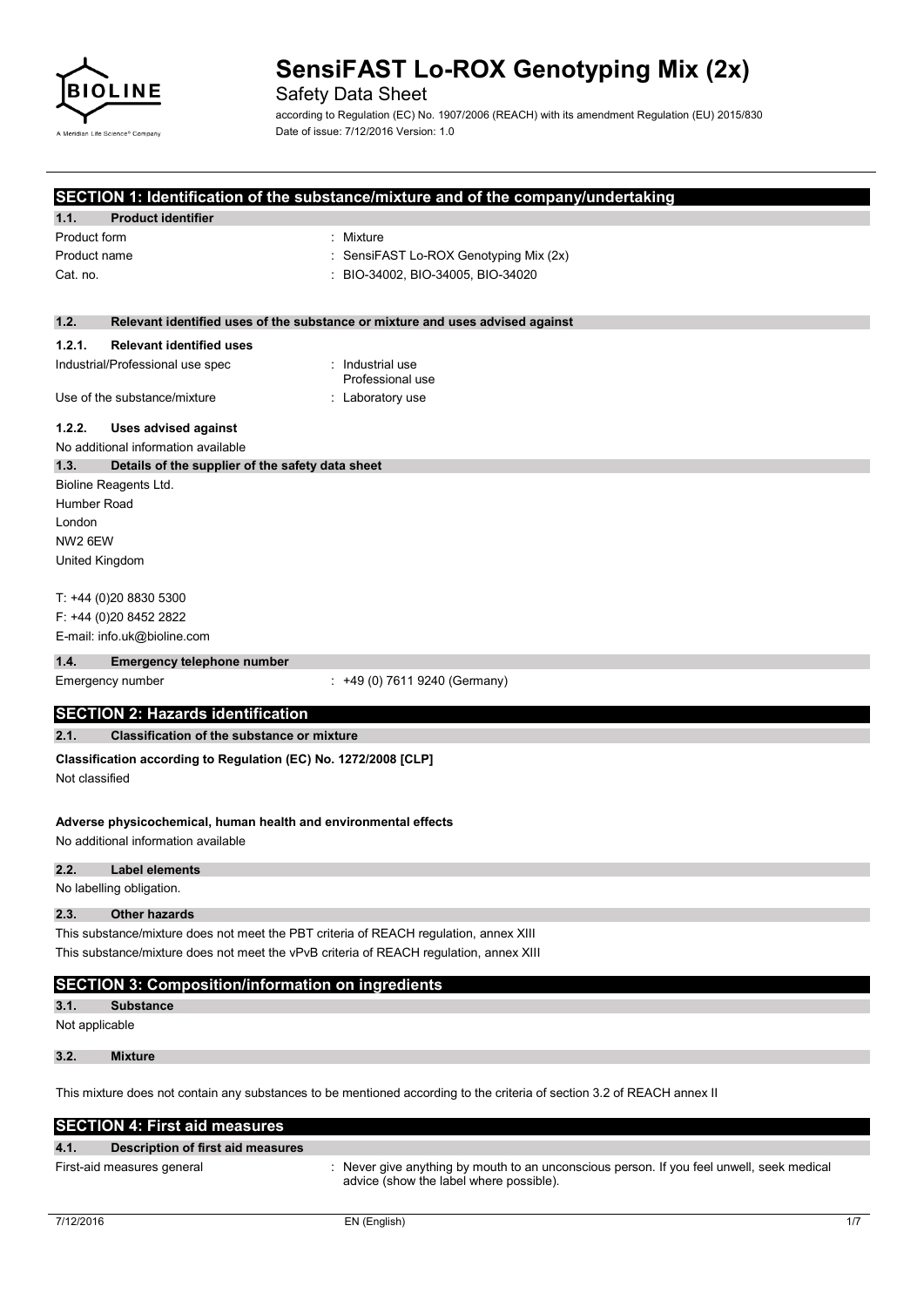Safety Data Sheet

according to Regulation (EC) No. 1907/2006 (REACH) with its amendment Regulation (EU) 2015/830

|             | First-aid measures after inhalation                                                    | Remove to fresh air, keep the patient warm and at rest. If symptoms persist, obtain medical<br>attention.                                                                                                                                                                                                                             |
|-------------|----------------------------------------------------------------------------------------|---------------------------------------------------------------------------------------------------------------------------------------------------------------------------------------------------------------------------------------------------------------------------------------------------------------------------------------|
|             | First-aid measures after skin contact                                                  | Remove affected clothing and wash all exposed skin area with mild soap and water, followed<br>by warm water rinse. If symptoms develop, obtain medical attention.                                                                                                                                                                     |
|             | First-aid measures after eye contact                                                   | Rinse immediately with plenty of water. Ensure that folded skin of eyelids is thoroughly washed<br>with water. Remove contact lenses, if present and easy to do. Continue rinsing. If eye irritation<br>persists: Get medical advice/attention.                                                                                       |
|             | First-aid measures after ingestion                                                     | Do NOT induce vomiting. Never give anything by mouth to an unconscious person. Rinse<br>mouth. Give 100 - 200 ml of water to drink. If symptoms develop, obtain medical attention.                                                                                                                                                    |
| 4.2.        | Most important symptoms and effects, both acute and delayed                            |                                                                                                                                                                                                                                                                                                                                       |
|             | Symptoms/injuries                                                                      | : Not expected to present a significant hazard under anticipated conditions of normal use.                                                                                                                                                                                                                                            |
|             | Symptoms/injuries after eye contact                                                    | : May cause slight irritation to eyes.                                                                                                                                                                                                                                                                                                |
| 4.3.        |                                                                                        | Indication of any immediate medical attention and special treatment needed                                                                                                                                                                                                                                                            |
|             | Treat symptomatically.                                                                 |                                                                                                                                                                                                                                                                                                                                       |
|             | <b>SECTION 5: Firefighting measures</b>                                                |                                                                                                                                                                                                                                                                                                                                       |
| 5.1.        | <b>Extinguishing media</b>                                                             |                                                                                                                                                                                                                                                                                                                                       |
|             | Suitable extinguishing media                                                           | : Use extinguishing media appropriate for surrounding fire.                                                                                                                                                                                                                                                                           |
|             | Unsuitable extinguishing media                                                         | : None known.                                                                                                                                                                                                                                                                                                                         |
| 5.2.        | Special hazards arising from the substance or mixture                                  |                                                                                                                                                                                                                                                                                                                                       |
| Fire hazard |                                                                                        | : Not flammable.                                                                                                                                                                                                                                                                                                                      |
| fire        | Hazardous decomposition products in case of                                            | : Carbon monoxide. Carbon dioxide. Sulphur oxides.                                                                                                                                                                                                                                                                                    |
| 5.3.        | <b>Advice for firefighters</b>                                                         |                                                                                                                                                                                                                                                                                                                                       |
|             | Firefighting instructions                                                              | Exercise caution when fighting any chemical fire. Avoid fire-fighting water entering the<br>environment.                                                                                                                                                                                                                              |
|             | Protection during firefighting                                                         | : As in any fire, wear self-contained breathing apparatus and full protective gear.                                                                                                                                                                                                                                                   |
|             |                                                                                        |                                                                                                                                                                                                                                                                                                                                       |
|             | <b>SECTION 6: Accidental release measures</b>                                          |                                                                                                                                                                                                                                                                                                                                       |
| 6.1.        | Personal precautions, protective equipment and emergency procedures                    |                                                                                                                                                                                                                                                                                                                                       |
| 6.1.1.      |                                                                                        |                                                                                                                                                                                                                                                                                                                                       |
|             | For non-emergency personnel<br><b>Emergency procedures</b>                             | : Evacuate unnecessary personnel. Avoid contact with skin, eyes and clothing.                                                                                                                                                                                                                                                         |
| 6.1.2.      | For emergency responders                                                               |                                                                                                                                                                                                                                                                                                                                       |
|             | Protective equipment                                                                   | : Wear suitable protective clothing and gloves.                                                                                                                                                                                                                                                                                       |
|             | <b>Emergency procedures</b>                                                            | : Avoid contact with eyes, skin and clothing.                                                                                                                                                                                                                                                                                         |
| 6.2.        | <b>Environmental precautions</b>                                                       |                                                                                                                                                                                                                                                                                                                                       |
|             | Notify authorities if large amounts of the product enters sewers or public waters.     |                                                                                                                                                                                                                                                                                                                                       |
| 6.3.        | Methods and material for containment and cleaning up                                   |                                                                                                                                                                                                                                                                                                                                       |
|             | Methods for cleaning up                                                                | : Absorb with earth, sand or other non-combustible material and transfer to containers for later<br>disposal.                                                                                                                                                                                                                         |
| 6.4.        | Reference to other sections                                                            |                                                                                                                                                                                                                                                                                                                                       |
|             | SECTION 8: Exposure controls/personal protection. SECTION 13: Disposal considerations. |                                                                                                                                                                                                                                                                                                                                       |
|             |                                                                                        |                                                                                                                                                                                                                                                                                                                                       |
| 7.1.        | <b>SECTION 7: Handling and storage</b><br><b>Precautions for safe handling</b>         |                                                                                                                                                                                                                                                                                                                                       |
|             | Precautions for safe handling                                                          |                                                                                                                                                                                                                                                                                                                                       |
|             | Hygiene measures                                                                       | Provide adequate ventilation. Avoid contact with skin, eyes and clothing.<br>Handle in accordance with good industrial hygiene and safety practice. Take off contaminated<br>clothing and wash before reuse. Wash hands and other exposed areas with mild soap and<br>water before eating, drinking or smoking and when leaving work. |
| 7.2.        | Conditions for safe storage, including any incompatibilities                           |                                                                                                                                                                                                                                                                                                                                       |
|             | Storage conditions                                                                     | Keep only in the original container in a cool well ventilated place. Keep container closed when<br>not in use.                                                                                                                                                                                                                        |
|             | Incompatible materials                                                                 | Acid chlorides. Phosphorus halides. Strong acids. Strong oxidizing agents. Strong reducing<br>agents.                                                                                                                                                                                                                                 |

Laboratory use.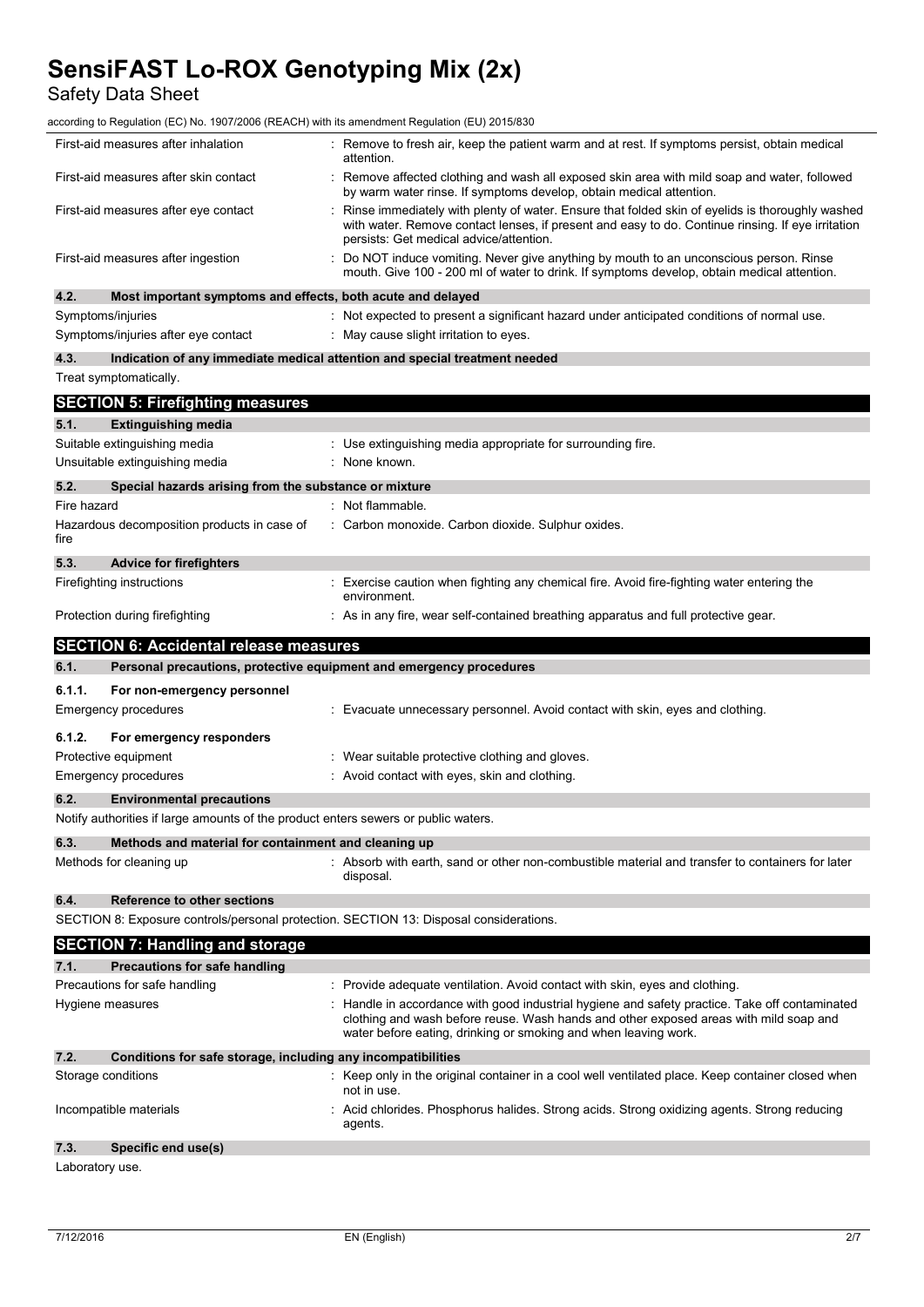Safety Data Sheet

according to Regulation (EC) No. 1907/2006 (REACH) with its amendment Regulation (EU) 2015/830

## **SECTION 8: Exposure controls/personal protection**

#### **8.1. Control parameters**

No additional information available

#### **8.2. Exposure controls**

#### **Appropriate engineering controls:**

Provide adequate ventilation.

#### **Personal protective equipment:**

Avoid all unnecessary exposure.

#### **Hand protection:**

Wear protective gloves. Standard EN 374 - Protective gloves against chemicals. The exact breakthrough time has to be found out by the manufacturer of the protective gloves and has to be observed. Gloves should be removed and replaced if there are any signs of degradation or breakthrough

#### **Eye protection:**

Wear safety glasses with side shields. Standard EN 166 - Personal eye-protection

#### **Skin and body protection:**

Long sleeved protective clothing

#### **Respiratory protection:**

Not required for normal conditions of use

#### **Thermal hazard protection:**

Not required for normal conditions of use.

#### **Other information:**

Do not eat, drink or smoke during use. Handle in accordance with good industrial hygiene and safety procedures.

### **SECTION 9: Physical and chemical properties**

| 9.1.<br>Information on basic physical and chemical properties |                         |
|---------------------------------------------------------------|-------------------------|
| Physical state                                                | Liquid<br>t.            |
| Colour                                                        | Colourless.             |
| Odour                                                         | Odourless.              |
| Odour threshold                                               | No data available       |
| рH                                                            | No data available       |
| Relative evaporation rate (butylacetate=1)                    | No data available       |
| Melting point                                                 | No data available       |
| Freezing point                                                | No data available       |
| Boiling point                                                 | Not applicable.         |
| Flash point                                                   | No data available       |
| Auto-ignition temperature                                     | No data available       |
| Decomposition temperature                                     | No data available       |
| Flammability (solid, gas)                                     | Not applicable          |
| Vapour pressure                                               | No data available       |
| Relative vapour density at 20 °C                              | No data available       |
| Relative density                                              | $\approx$ 1 (Water = 1) |
| Solubility                                                    | Water: Miscible         |
| Log Pow                                                       | No data available       |
| Viscosity, kinematic                                          | No data available       |
| Viscosity, dynamic                                            | No data available       |
| <b>Explosive properties</b>                                   | Not explosive.          |
| Oxidising properties                                          | No data available       |
| <b>Explosive limits</b>                                       | No data available       |

### **9.2. Other information**

No additional information available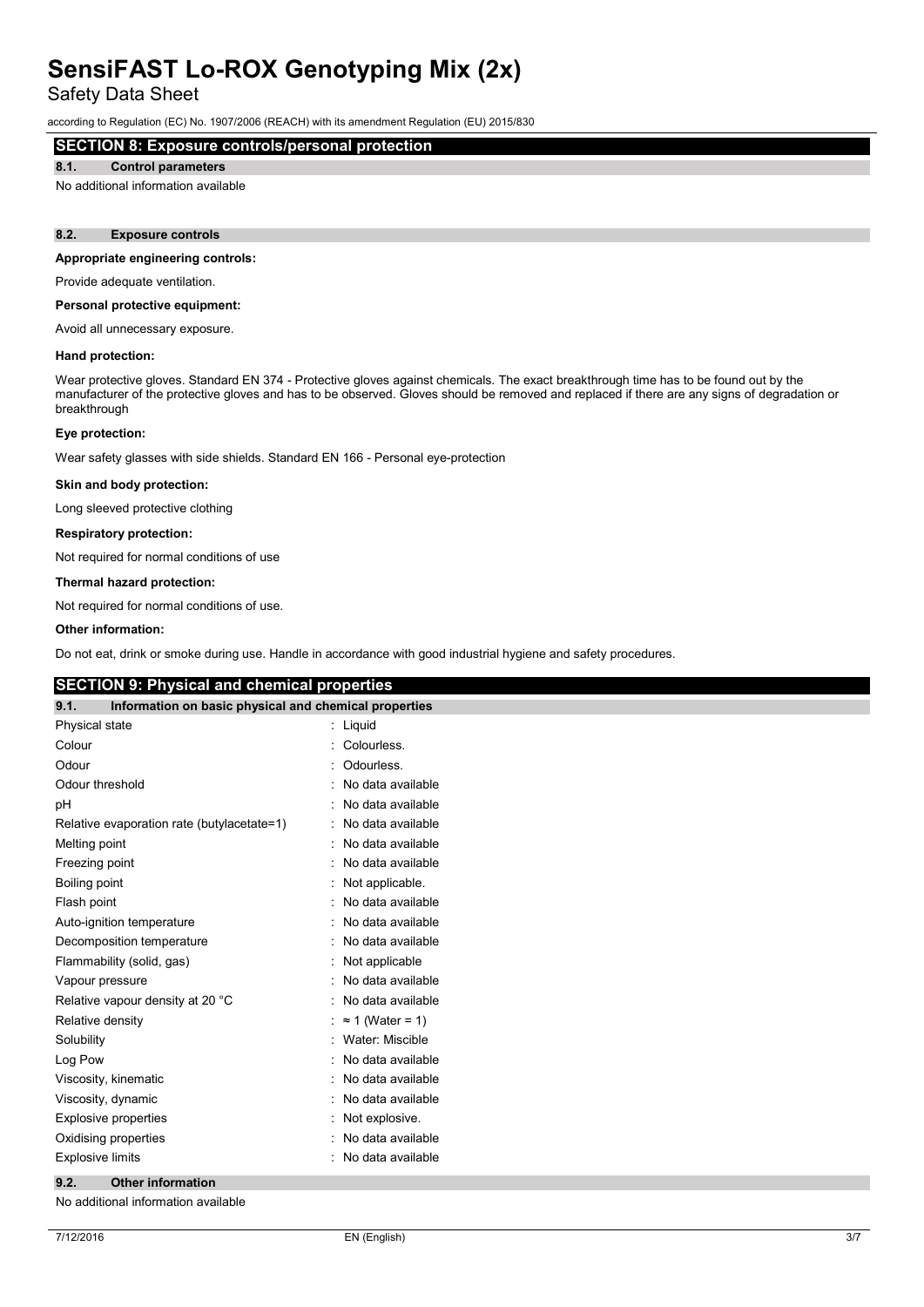Safety Data Sheet

according to Regulation (EC) No. 1907/2006 (REACH) with its amendment Regulation (EU) 2015/830

|  |  | <b>SECTION 10: Stability and reactivity</b> |
|--|--|---------------------------------------------|
|  |  |                                             |
|  |  |                                             |

#### **10.1. Reactivity** Stable under normal conditions.

**10.2. Chemical stability** Stable under normal conditions.

# **10.3. Possibility of hazardous reactions**

None known.

**10.4. Conditions to avoid**

Extremely high or low temperatures.

#### **10.5. Incompatible materials**

Acid chlorides. Phosphorus halides. Strong acids. Strong oxidizing agents. Strong reducing agents.

#### **10.6. Hazardous decomposition products**

Carbon monoxide. Carbon dioxide. Sulphur oxides.

### **SECTION 11: Toxicological information**

| 11.1.<br>Information on toxicological effects          |                                                                                            |
|--------------------------------------------------------|--------------------------------------------------------------------------------------------|
| Acute toxicity                                         | : Not classified                                                                           |
| Additional information                                 | Based on available data, the classification criteria are not met                           |
| Skin corrosion/irritation                              | : Not classified                                                                           |
| Additional information                                 | Based on available data, the classification criteria are not met                           |
| Serious eye damage/irritation                          | : Not classified                                                                           |
| Additional information                                 | Based on available data, the classification criteria are not met                           |
| Respiratory or skin sensitisation                      | : Not classified                                                                           |
| Additional information                                 | Based on available data, the classification criteria are not met                           |
| Germ cell mutagenicity                                 | Not classified                                                                             |
|                                                        | Based on available data, the classification criteria are not met                           |
| Carcinogenicity                                        | Not classified                                                                             |
| Additional information                                 | Based on available data, the classification criteria are not met                           |
| Reproductive toxicity                                  | : Not classified                                                                           |
| Additional information                                 | Based on available data, the classification criteria are not met                           |
| Specific target organ toxicity (single exposure)       | : Not classified                                                                           |
| Additional information                                 | : Based on available data, the classification criteria are not met                         |
| Specific target organ toxicity (repeated<br>exposure)  | : Not classified                                                                           |
| Additional information                                 | Based on available data, the classification criteria are not met                           |
| Aspiration hazard                                      | : Not classified                                                                           |
| Additional information                                 | Based on available data, the classification criteria are not met                           |
| Potential adverse human health effects and<br>symptoms | : Not expected to present a significant hazard under anticipated conditions of normal use. |

# **SECTION 12: Ecological information**

| OXICITV |
|---------|
|         |

Ecology - water  $\qquad \qquad$ : Not classified.

## **12.2. Persistence and degradability** No additional information available **12.3. Bioaccumulative potential** No additional information available **12.4. Mobility in soil SensiFAST Lo-ROX Genotyping Mix (2x)** Ecology - soil **Ecology** - soil and the matter of  $\blacksquare$  Miscible with water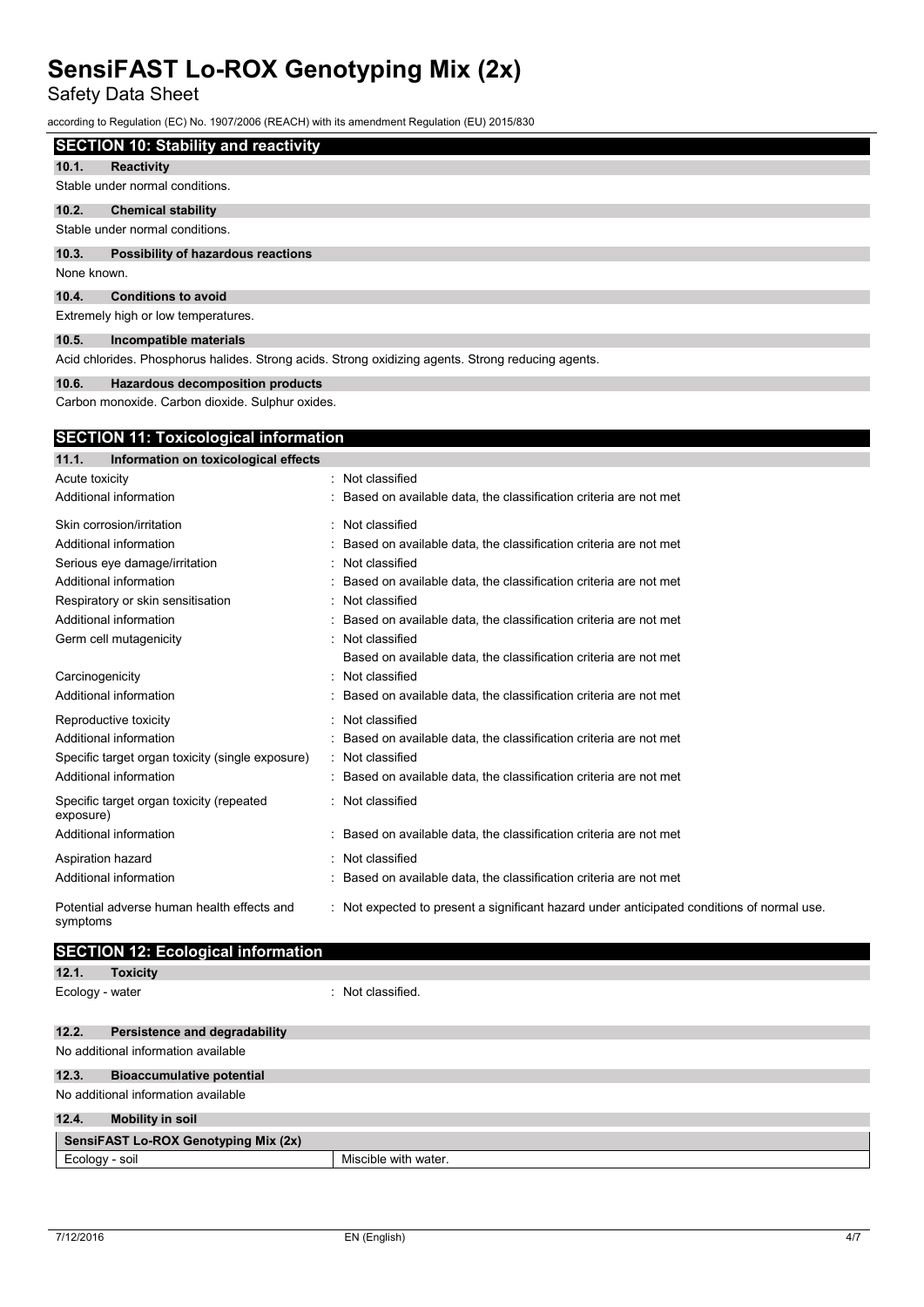Safety Data Sheet

according to Regulation (EC) No. 1907/2006 (REACH) with its amendment Regulation (EU) 2015/830

| 12.5. | <b>Results of PBT and vPvB assessment</b>                                              |
|-------|----------------------------------------------------------------------------------------|
|       | SensiFAST Lo-ROX Genotyping Mix (2x)                                                   |
|       | This substance/mixture does not meet the PBT criteria of REACH regulation, annex XIII  |
|       | This substance/mixture does not meet the vPvB criteria of REACH regulation, annex XIII |
| 12C   | Other adverse effects                                                                  |

#### **12.6. Other adverse effects**

No additional information available

## **SECTION 13: Disposal considerations**

#### **13.1. Waste treatment methods**

Waste disposal recommendations in the state of propose in a safe manner in accordance with local/national regulations. Empty containers should be taken to an approved waste handling site for recycling or disposal.

### **SECTION 14: Transport information**

In accordance with ADR / RID / IMDG / IATA / ADN

| 14.1.<br><b>UN number</b>                  |                                        |
|--------------------------------------------|----------------------------------------|
| UN-No. (ADR)                               | Not regulated                          |
| UN-No. (IMDG)                              | Not regulated                          |
| UN-No. (IATA)                              | Not regulated                          |
| UN-No. (ADN)                               | Not regulated                          |
| UN-No. (RID)                               | Not regulated                          |
| 14.2.<br>UN proper shipping name           |                                        |
| Proper Shipping Name                       | Not regulated                          |
| Proper Shipping Name (IMDG)                | Not regulated                          |
| Proper Shipping Name (IATA)                | Not regulated                          |
| Proper Shipping Name (ADN)                 | Not regulated                          |
| Proper Shipping Name (RID)                 | Not regulated                          |
| 14.3.<br><b>Transport hazard class(es)</b> |                                        |
| <b>ADR</b>                                 |                                        |
| Transport hazard class(es) (ADR)           | : Not regulated                        |
| <b>IMDG</b>                                |                                        |
| Transport hazard class(es) (IMDG)          | : Not regulated                        |
|                                            |                                        |
| IATA                                       |                                        |
| Transport hazard class(es) (IATA)          | : Not regulated                        |
| <b>ADN</b>                                 |                                        |
| Transport hazard class(es) (ADN)           | : Not regulated                        |
| RID                                        |                                        |
| Transport hazard class(es) (RID)           | : Not regulated                        |
|                                            |                                        |
| 14.4.<br><b>Packing group</b>              |                                        |
| Packing group                              | Not regulated<br>÷                     |
| Packing group (IMDG)                       | Not regulated                          |
| Packing group (IATA)                       | Not regulated                          |
| Packing group (ADN)                        | Not regulated                          |
| Packing group (RID)                        | Not regulated                          |
| 14.5.<br><b>Environmental hazards</b>      |                                        |
| Dangerous for the environment              | : No                                   |
| Marine pollutant                           | No<br>÷                                |
| Other information                          | No supplementary information available |
| 14.6.<br>Special precautions for user      |                                        |
| - Overland transport                       |                                        |
| Not regulated                              |                                        |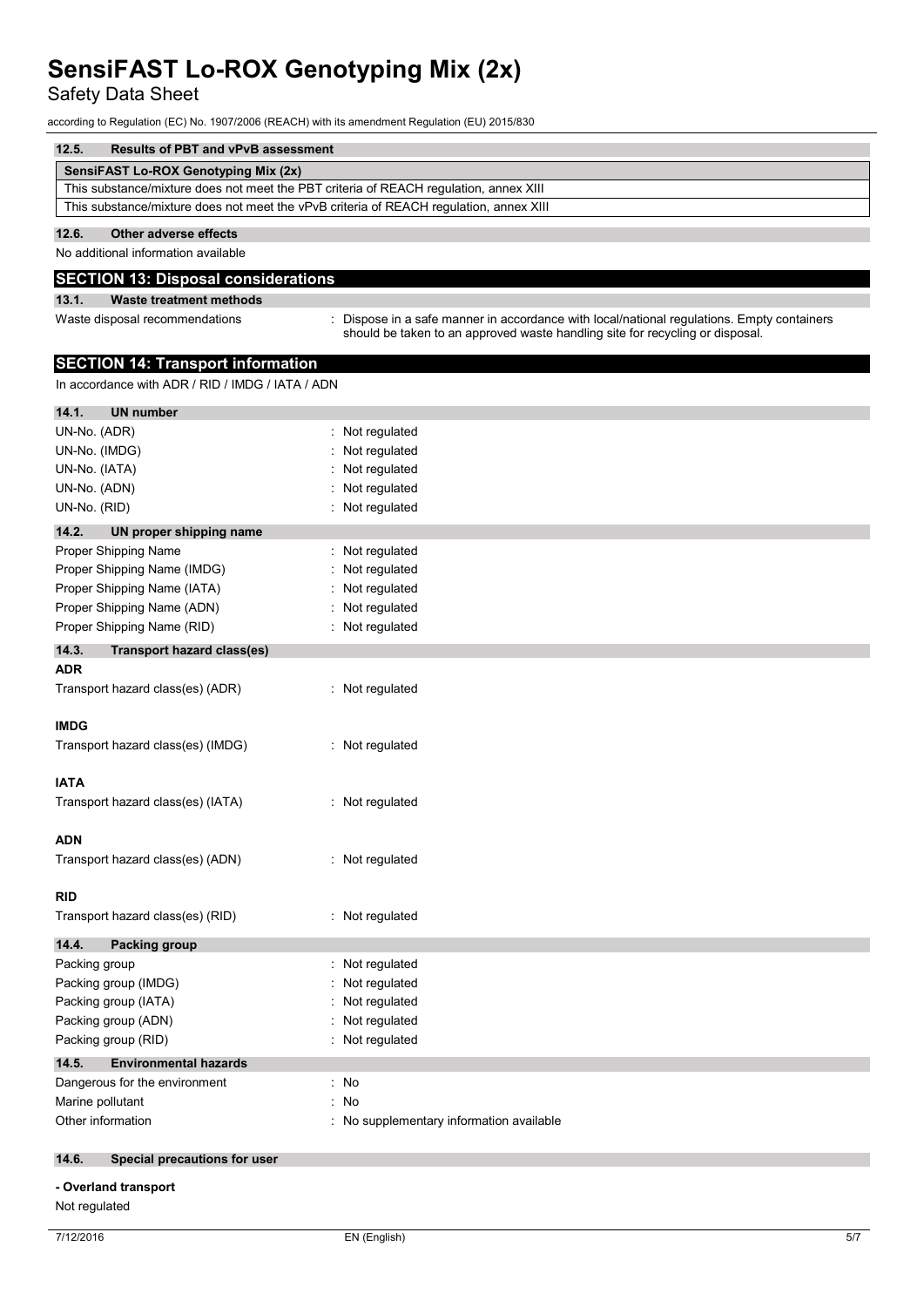Safety Data Sheet

according to Regulation (EC) No. 1907/2006 (REACH) with its amendment Regulation (EU) 2015/830

**- Transport by sea**

Not regulated

**- Air transport**

Not regulated

### **- Inland waterway transport**

Not regulated

**- Rail transport**

Not regulated

**14.7. Transport in bulk according to Annex II of MARPOL and the IBC Code**

Not applicable

## **SECTION 15: Regulatory information**

**15.1. Safety, health and environmental regulations/legislation specific for the substance or mixture**

#### **15.1.1. EU-Regulations**

Contains no REACH substances with Annex XVII restrictions Contains no substance on the RFACH candidate list  $\geq 0.1$  % / SCL Contains no REACH Annex XIV substances

#### **15.1.2. National regulations**

No additional information available

### **15.2. Chemical safety assessment**

No chemical safety assessment has been carried out

### **SECTION 16: Other information**

| Abbreviations and acronyms: |                                                                                                         |
|-----------------------------|---------------------------------------------------------------------------------------------------------|
|                             | ADR (Accord européen relatif au transport international des marchandises Dangereuses par Route)         |
|                             | ATE (Acute Toxicity Estimate)                                                                           |
|                             | CAS (Chemical Abstracts Service) number                                                                 |
|                             | CLP (Classification, Labeling and Packaging)                                                            |
|                             | DNEL (Derived No effect Limit)                                                                          |
|                             | EC (European Community)                                                                                 |
|                             | EC50 (Effective Concentration 50%)                                                                      |
|                             | EN (European Norm)                                                                                      |
|                             | IARC (International Agency for Research on Cancer)                                                      |
|                             | IATA (International Air Transport Association)                                                          |
|                             | IBC (Intermediate Bulk Container)                                                                       |
|                             | IMDG (International Maritime Dangerous Goods Code)                                                      |
|                             | IMO (International Maritime Organisation)                                                               |
|                             | LC50 (Lethal Concentration 50%)                                                                         |
|                             | LD50 (Lethal Dose 50%)                                                                                  |
|                             | MAC (Maximal Allowed Concentration)                                                                     |
|                             | O/W (Oil-in-Water (chemistry))                                                                          |
|                             | OECD (Organisation for Economic Co-operation and Development)                                           |
|                             | PBT (Persistent, bioaccumulative and toxic)                                                             |
|                             | PMcc (Pensky-Martens Closed Cup test)                                                                   |
|                             | PNEC (predicted no effect concentration)                                                                |
|                             | REACH (Registration, Evaluation and Authorisation of CHemicals)                                         |
|                             | RID (Règlement concernant le transport international ferroviaire de marchandises)                       |
|                             | STEL (Short Term Exposure Limit)                                                                        |
|                             | TWA (Time Weighted Average)                                                                             |
|                             | UNxxxx (Number assigned by the United Nations Committee of Experts on the Transport of Dangerous Goods) |
|                             | vPvB (very persistent and very bioaccumulative)                                                         |